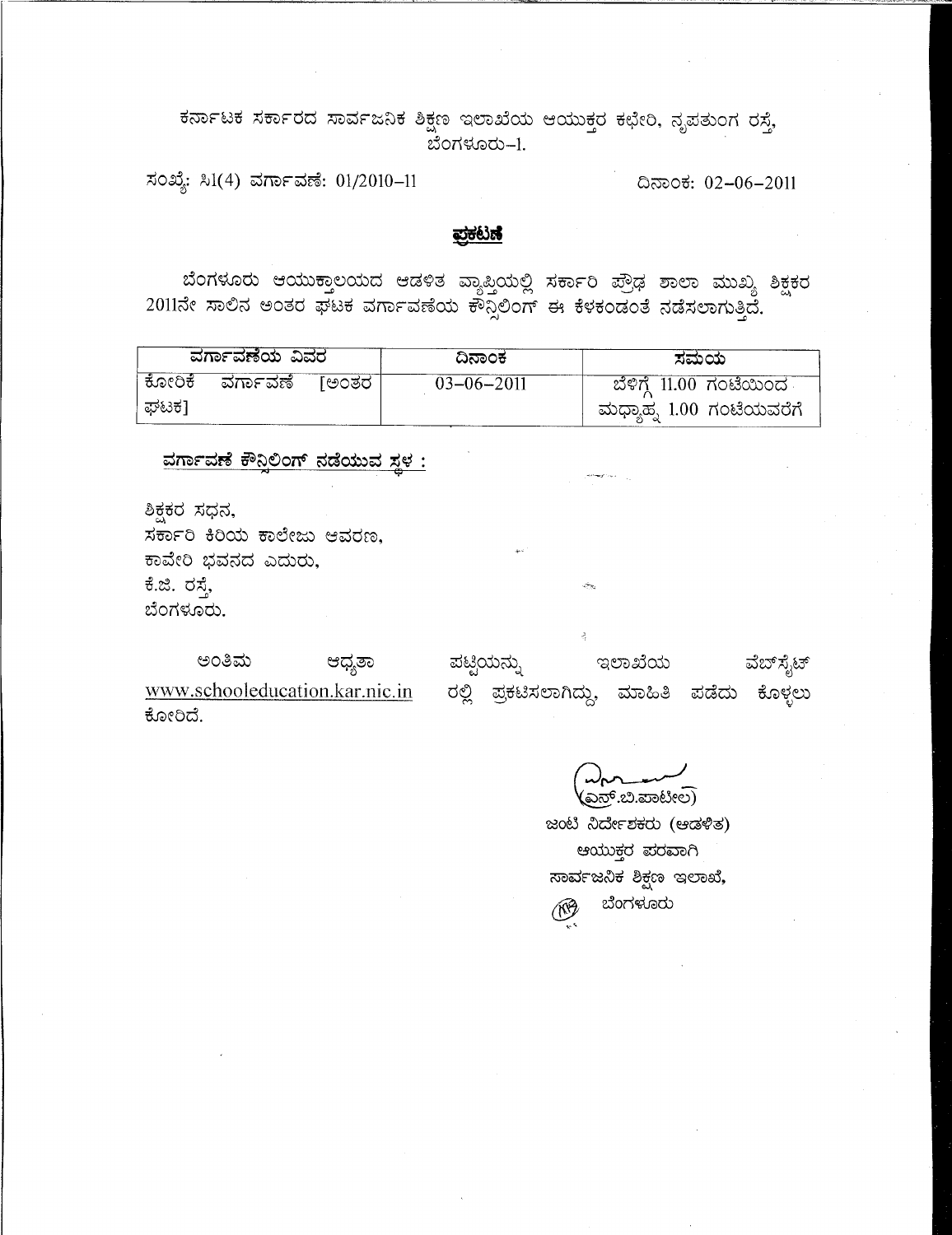#### **DEPARTMENT OF PUBLIC INSTRUCTION**

### **CPI BANGALORE GROUP B OFFICERS PROVISIONAL FINAL - PRIORITY LIST (OUT OF UNIT)**

| Priority No.           | Name of the teacher                                                          |             |                     |              |                                                |                    |                              |                |
|------------------------|------------------------------------------------------------------------------|-------------|---------------------|--------------|------------------------------------------------|--------------------|------------------------------|----------------|
| Appl. No.<br>KGID. No. | Designation / Subject<br><b>School Address</b>                               |             | <b>Sex</b>          | <b>DOB</b>   | Date of<br><b>Entry into</b><br><b>Service</b> | Total<br>Weightage | Reason for<br>Transfer       | <b>Remarks</b> |
|                        | S M VEERABHADRAIAH                                                           |             |                     |              | 05/05/99                                       | 17                 | <b>HUSBAND OR</b>            |                |
| 089931                 |                                                                              |             | M                   | 22/05/63     |                                                |                    | WIFE IN                      |                |
| 1093377                | Vice Principal<br>: GOVT PU COLLEGE GIRLS HOSPET, HOSPET<br>CMC <sub>2</sub> |             | <b>HOSPET</b>       |              | <b>BELLARY</b>                                 | <b>GULBURGA</b>    | <b>GOVERNMENT</b>            |                |
| $\overline{2}$         | M GANAPATHIYAPPA                                                             |             | M                   | 24/04/58     | 16/08/84                                       | 6                  | <b>HUSBAND OR</b>            |                |
| 239342                 | HM-Group B                                                                   |             |                     |              |                                                |                    | WIFE IN<br><b>GOVERNMENT</b> |                |
| 997924                 | : G H S LAMBAPURA, LAMBAPURA                                                 |             | <b>SIDDAPUR</b>     | <b>SIRSI</b> |                                                | <b>BELGAUM</b>     |                              |                |
| 3                      | A PURYANAIK                                                                  |             | M                   |              | 22/05/56 19/12/84                              | 18                 | OTHER CASES MEN              |                |
| 054103                 | HM-Group B                                                                   |             |                     |              |                                                |                    |                              |                |
| 1032867                | : GHS H.VEERAPURA, H. VEERAPURA                                              |             | <b>BELLARY WEST</b> |              | <b>BELLARY</b>                                 | <b>GULBURGA</b>    |                              |                |
|                        | GANGAADHARAPPA H                                                             |             | M                   | 01/06/57     | 22/09/87                                       | 16                 | OTHER CASES MEN              |                |
| 184025                 | HM-Group B                                                                   |             |                     |              |                                                |                    |                              |                |
| 1193902                | : GOVT HIGHSCHOOL ANMOD, ANMOD                                               |             | <b>JOIDA</b>        | <b>SIRSI</b> |                                                | <b>BELGAUM</b>     |                              |                |
| 5                      | <b>TULASIRAM</b>                                                             |             | M                   |              | 01/06/65 30/04/99                              | 11                 | OTHER CASES MEN              |                |
| 055928                 | Subject Inspector                                                            | $-$ KANNADA |                     |              |                                                |                    |                              |                |
| 1190856                |                                                                              |             |                     | <b>BIDAR</b> |                                                | <b>GULBURGA</b>    |                              |                |
| 6                      | <b>VEERANNA M K</b>                                                          |             | M                   | 01/06/55     | 27/08/82                                       | 10 <sup>1</sup>    | OTHER CASES MEN              |                |
| 084438                 | HM-Group B                                                                   |             |                     |              |                                                |                    |                              |                |
| 520847                 | : GHS ,K M HALLI, KENCHA MALLANA HALLI                                       |             | <b>KUDLIGI</b>      |              | <b>BELLARY</b>                                 | <b>GULBURGA</b>    |                              |                |
|                        | <b>ONKARAIAH S</b>                                                           |             | M                   | 01/03/55     | 18/11/82                                       | 6                  | OTHER CASES MEN              |                |
| 129446                 | HM-Group B                                                                   |             |                     |              |                                                |                    |                              |                |
| 882207                 | : GOVT HIGH SCHOOL<br>KONANTAMBAGI, KONANATUMBAGI                            |             | <b>HAVERI</b>       |              | <b>HAVERI</b>                                  | <b>BELGAUM</b>     |                              |                |
| 8                      | PATIL NATARAJ                                                                |             | M                   | 01/06/56     | 20/08/84                                       | 6                  | OTHER CASES MEN              |                |
| 122235                 | HM-Group B                                                                   |             |                     |              |                                                |                    |                              |                |
| 1092296                | : GOVT HS HALLIGUDI, HALLIGUDI                                               |             | <b>MUNDARAGI</b>    |              | <b>GADAG</b>                                   | <b>BELGAUM</b>     |                              |                |
|                        |                                                                              |             |                     |              |                                                |                    |                              |                |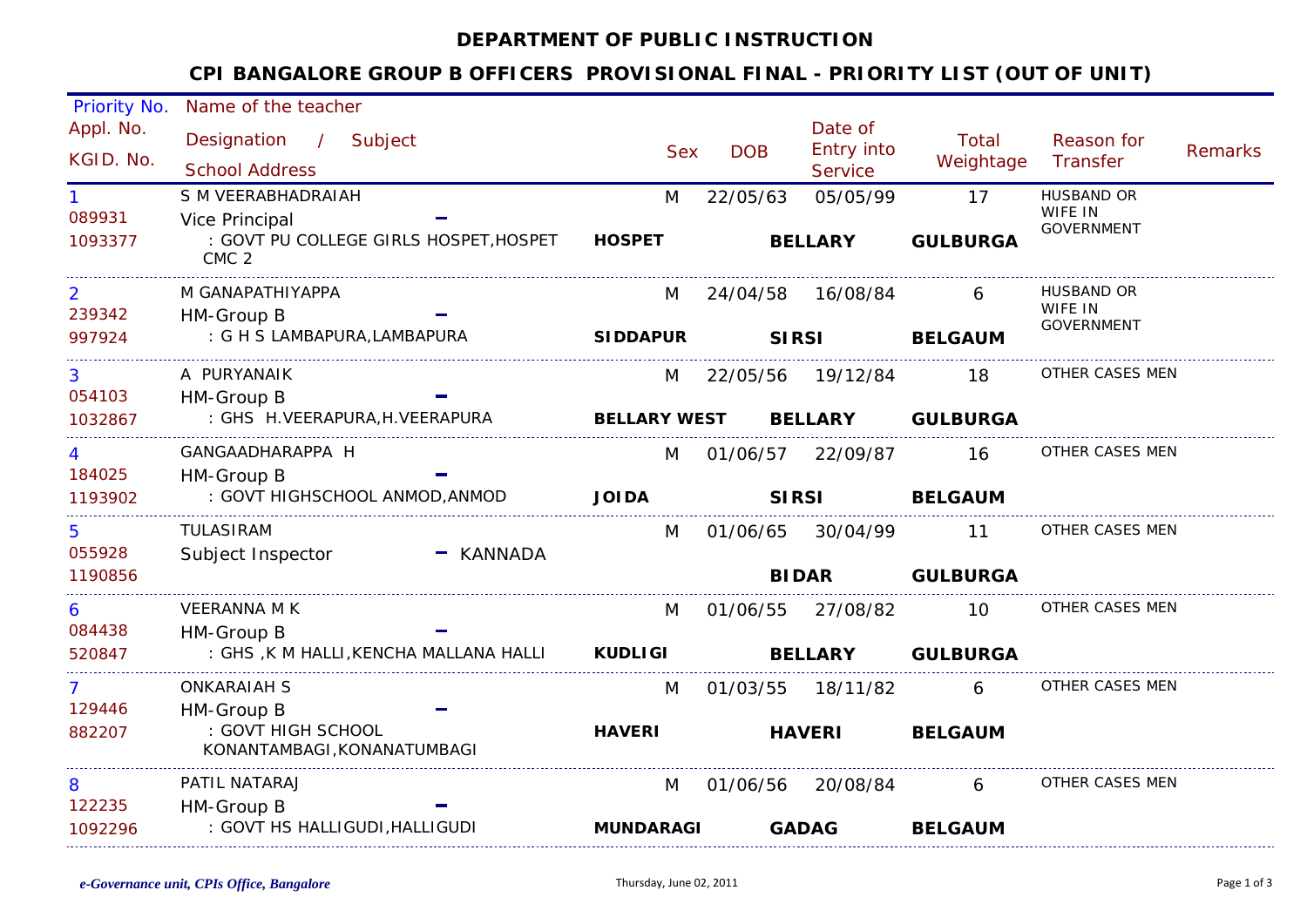# **CPI BANGALORE GROUP B OFFICERS PROVISIONAL FINAL - PRIORITY LIST (OUT OF UNIT)**

| Priority No. | Name of the teacher                              |                |                   |                              |                 |                 |                |
|--------------|--------------------------------------------------|----------------|-------------------|------------------------------|-----------------|-----------------|----------------|
| Appl. No.    | Designation / Subject                            |                |                   | Date of                      | Total           | Reason for      |                |
| KGID. No.    | <b>School Address</b>                            | <b>Sex</b>     | <b>DOB</b>        | Entry into<br><b>Service</b> | Weightage       | Transfer        | <b>Remarks</b> |
| 9            | CHINMAYA REDDY T                                 | M              | 09/02/62          | 01/10/84                     | 6               | OTHER CASES MEN |                |
| 183936       | HM-Group B                                       |                |                   |                              |                 |                 |                |
| 998206       | : GOVT HIGH SCHOOL                               | <b>HANAGAL</b> |                   | <b>HAVERI</b>                | <b>BELGAUM</b>  |                 |                |
|              | KANCHINEGLUR, KANCHINEGLUR                       |                |                   |                              |                 |                 |                |
| 10           | H G BASAVARAJAPPA                                | M              | 24/04/53 22/08/89 |                              | 6               | OTHER CASES MEN |                |
| 129861       | HM-Group B                                       |                |                   |                              |                 |                 |                |
| 1175175      | : GOVT HIGH SCHOOL MAROL, MAROL                  | <b>HAVERI</b>  | <b>HAVERI</b>     |                              | <b>BELGAUM</b>  |                 |                |
| 11           | R M SANNAYALLAPPA                                | M              |                   | 01/06/70 18/07/94            | 6               | OTHER CASES MEN |                |
| 010615       | HM-Group B                                       |                |                   |                              |                 |                 |                |
| 1313632      | : GHS HOSA DAROJI, HOSA DAROJI                   | <b>SANDUR</b>  | <b>BELLARY</b>    |                              | <b>GULBURGA</b> |                 |                |
| 12           | <b>GODAPPA D</b>                                 | M              | 28/02/66          | 20/07/94                     | 6               | OTHER CASES MEN |                |
| 113265       | HM-Group B                                       |                |                   |                              |                 |                 |                |
| 1278792      | : GOVT HIGH SCH HOTANHALLI, HOTANAHALLI SHIGGOAN |                | <b>HAVERI</b>     |                              | <b>BELGAUM</b>  |                 |                |
| 13           | L CHANDRANAIK                                    | M              | 05/08/59          | 21/07/94                     | 6               | OTHER CASES MEN |                |
| 163963       | HM-Group B                                       |                |                   |                              |                 |                 |                |
| 1710002      | : GOVT HIGH SCHOOL<br>SHYADGUPPI, SHYADGUPPI     | <b>HANAGAL</b> | <b>HAVERI</b>     |                              | <b>BELGAUM</b>  |                 |                |
| 14           | <b>MOHAN KUMAR P</b>                             | M              | 15/05/70 21/07/94 |                              | 6               | OTHER CASES MEN |                |
| 048542       | HM-Group B                                       |                |                   |                              |                 |                 |                |
| 1372074      | : GOVT HIGH SCHOOL                               | <b>HANAGAL</b> | <b>HAVERI</b>     |                              | <b>BELGAUM</b>  |                 |                |
|              | MASANKATTI, MASANAKATTI                          |                |                   |                              |                 |                 |                |
| 15           | K THIPPESHANAIK                                  | M              | 04/04/71          | 21/07/94                     | 6               | OTHER CASES MEN |                |
| 172216       | HM-Group B                                       |                |                   |                              |                 |                 |                |
| 1278722      | : GOVT HIGH SCHOOL HIREBASUR, HIREBASUR HANAGAL  |                | <b>HAVERI</b>     |                              | <b>BELGAUM</b>  |                 |                |
| 16           | <b>BASAIAH K</b>                                 | M              |                   | 20/03/64 22/07/94            | 6               | OTHER CASES MEN |                |
| 125117       | HM-Group B                                       |                |                   |                              |                 |                 |                |
| 1314707      | : GHS POOJARA HALLI, POOJARA HALLI               | <b>KUDLIGI</b> |                   | <b>BELLARY</b>               | <b>GULBURGA</b> |                 |                |